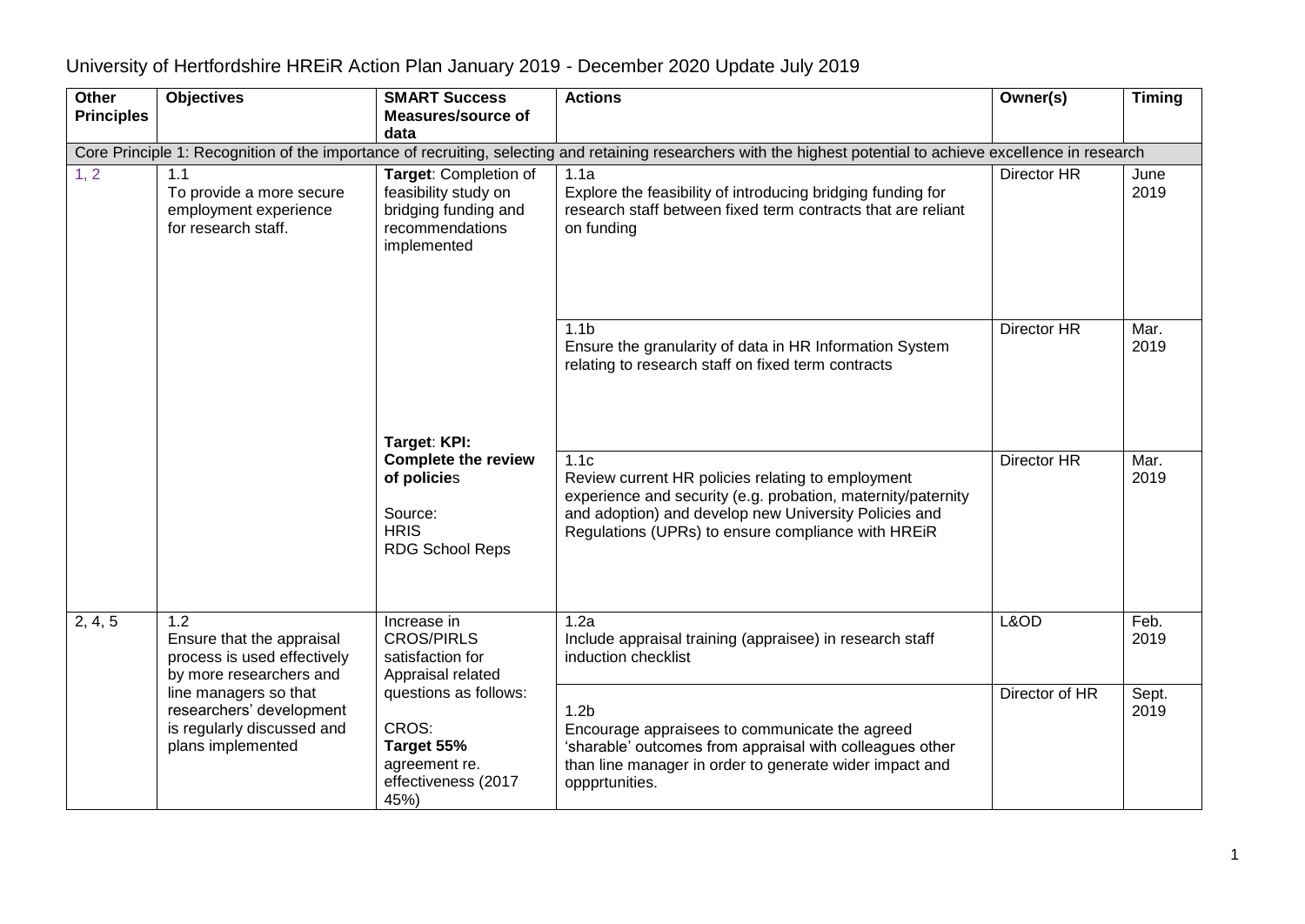|                  |                                                                                                            | PIRLS:<br>Target 50%<br>agreement re.<br>effectiveness in<br>relation to CPD and<br>career development<br>opportunities (2017<br>37%)<br>Attendance figures for<br>A&SPM training - All<br>new line managers<br>attending within 6<br>months<br>(Source: HRIS) | 1.2 <sub>c</sub><br>Ensure that new Research line managers attend Appraiser<br>and Successful People Management Workshop through<br>effective tracking of Line Managers' Essentials attendance       | L&OD/HR             | Sept.<br>2019 |
|------------------|------------------------------------------------------------------------------------------------------------|----------------------------------------------------------------------------------------------------------------------------------------------------------------------------------------------------------------------------------------------------------------|------------------------------------------------------------------------------------------------------------------------------------------------------------------------------------------------------|---------------------|---------------|
| 1, 2, 4, 6       | 1.3<br>Increase opportunities for<br>career progression to<br>Reader, Associate<br>Professor and Professor | Appointment of one or<br>more Assoc. Profs<br>(Research) each<br>year, in addition to<br>Readerships                                                                                                                                                           | 1.3a<br>Publish case studies of researchers successfully achieving<br>Associate Professorship in order to promote and increase<br>awareness of the Associate Professorship (Research)<br>opportunity | <b>LTIC</b>         | Dec.<br>2020  |
|                  | to encourage more<br>diversity in those applying<br>and being successful                                   | Increased diversity<br>(gender/BAME) in<br>Readers, Assoc. Prof<br>and Prof.<br>Source: HRIS/EDI                                                                                                                                                               | 1.3 <sub>b</sub><br>Applications for Professorship and Readership to be made<br>more transparent with broader review panels                                                                          | $\overline{HR}$     | Dec<br>2020   |
| 1, 2, 3, 4,<br>5 | 1.4 - Increase mentoring<br>provision for researchers<br>across institution in order                       | Number of Schools<br>with active mentoring<br>schemes                                                                                                                                                                                                          | 1.4a<br>Review current mentoring programmes, formal and<br>informal, and produce 'best practice' approach                                                                                            | L&OD/School<br>reps | Jan.<br>2020  |
|                  |                                                                                                            | Target 8 (current 4)<br>Source: School<br>Mentor champions                                                                                                                                                                                                     | 1.4 <sub>b</sub><br>Establish network of School Mentor Champions to share<br>best practice and encourage cross-school mentoring                                                                      | L&OD                | Jan.<br>2020  |
|                  | component of their overall strategy to develop and deliver world-class research                            |                                                                                                                                                                                                                                                                | Core Principle 2: Researchers are recognised and valued by their employing organisation as an essential part of their organisation's human resources and a key                                       |                     |               |
| 1,4              | $\overline{2.1}$<br>To recognise Researcher<br>achievement and<br>progression so that                      | <b>VCA Award</b><br>nominations for<br>research each year                                                                                                                                                                                                      | 2.1a<br>Actively promote VCA awards amongst researcher<br>community                                                                                                                                  | <b>School Reps</b>  | June<br>2019  |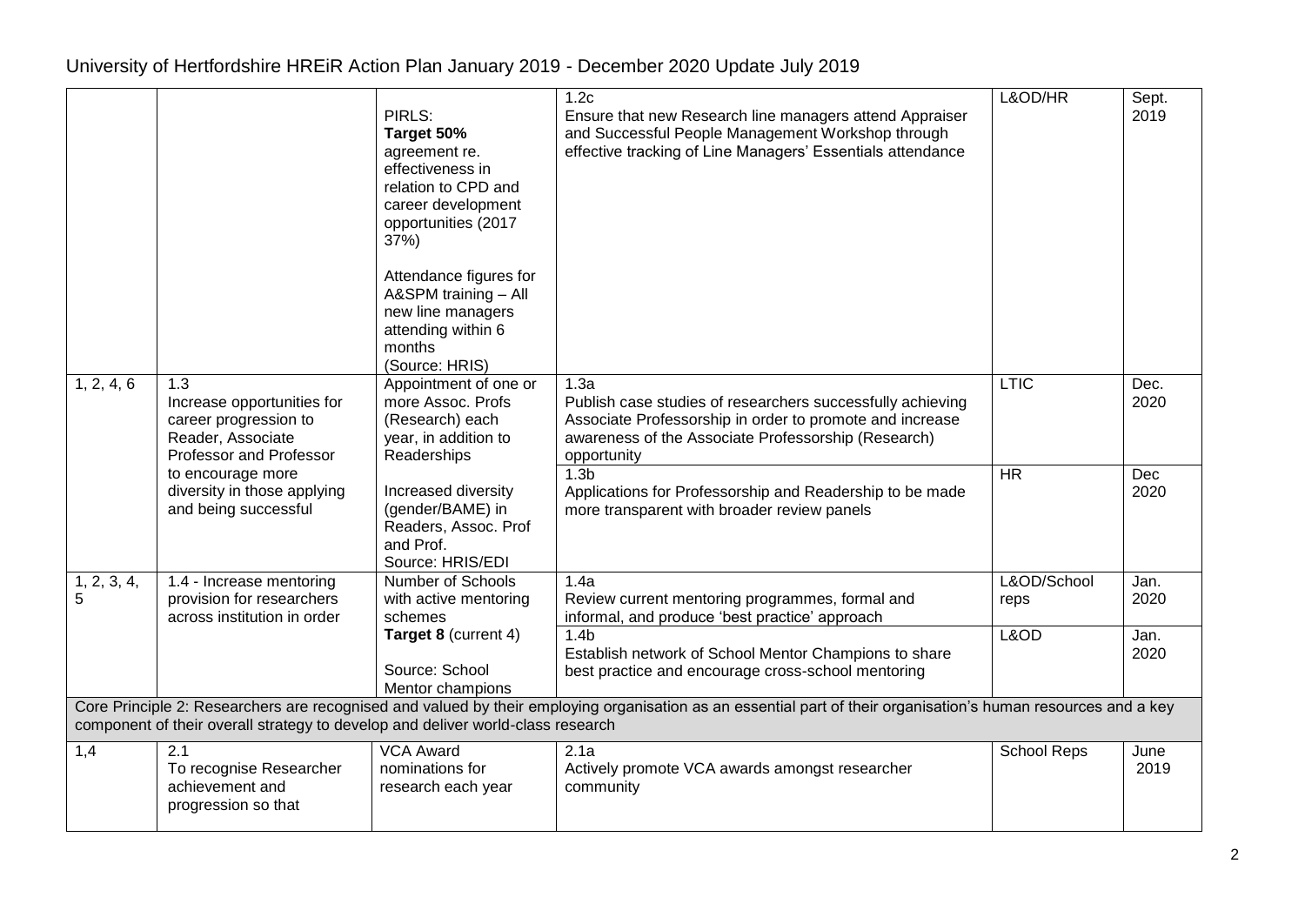|     | researchers feel valued<br>by institution as a whole                                                                           | Source: VCA Admin<br>team                                                                                               |                                                                                                                                                                                                                                                                                                                                        |                                       |               |
|-----|--------------------------------------------------------------------------------------------------------------------------------|-------------------------------------------------------------------------------------------------------------------------|----------------------------------------------------------------------------------------------------------------------------------------------------------------------------------------------------------------------------------------------------------------------------------------------------------------------------------------|---------------------------------------|---------------|
|     |                                                                                                                                | Researchers from<br>each school named<br>in at least one<br>research office<br>newsletter<br>Source: Research<br>Office | 2.1 <sub>b</sub><br>RDG reps to ensure Research Office is aware of research<br>'good news' stories for inclusion in newsletter                                                                                                                                                                                                         | School Reps<br><b>Research Office</b> | Jan.<br>2020  |
| 1,5 | 2.2<br>To demonstrate the<br>recognition and value of<br>researchers by investing<br>their development and<br>encouraging more | Target: 10%<br>increase in the<br>number of Skill Up!<br>applications from<br>each school                               | 2.2a<br>Increase to twice per year                                                                                                                                                                                                                                                                                                     | <b>RDG</b>                            | Feb.<br>2019  |
|     | engagement                                                                                                                     | Impact reports<br>demonstrating clear<br>impact on individual<br>and beyond<br>Source: Skill Up!<br>panels and reports  | 2.2 <sub>b</sub><br>Publicise outcomes of Skill Up development at ResDev<br>conferences to encourage others                                                                                                                                                                                                                            | RDG/L&OD                              | Jan.<br>2019  |
| 4,6 | 2.3<br>To improve the focus on the<br>wellbeing of researchers so<br>that researchers feel valued                              | Improved feedback from<br>Researchers on<br>wellbeing as follows:                                                       | 2.3a<br>Wellbeing and mental health to form a focus of 2020<br>Researcher Development conference.                                                                                                                                                                                                                                      | <b>RDG</b>                            | Sept.<br>2020 |
|     | and know the support that is<br>available should they need it                                                                  | CROS:<br>Current 51%<br>Target: 65%                                                                                     | 2.3 <sub>b</sub><br>Appoint a Wellbeing representative to the RDG                                                                                                                                                                                                                                                                      | <b>RDG</b>                            | Jan.<br>2019  |
|     |                                                                                                                                | PIRLS:<br>Current 68%<br>Target: 75%                                                                                    | 2.4c<br>Promote the Employee Assistance Programme (EAP) which<br>offers a good range of advice, counselling and legal<br>assistance                                                                                                                                                                                                    | Wellbeing/HR                          |               |
|     |                                                                                                                                | Source: CROS & PIRLS                                                                                                    | 2.4 <sub>d</sub><br>Raise awareness of existing, and provide new, development<br>opportunities around wellbeing and mental health issues for<br>researchers and line managers<br>Core Principle 3: Researchers are equipped and supported to be adaptable and flexible in an increasingly diverse, mobile, global research environment | L&OD/Wellbeing                        | Sept.<br>2019 |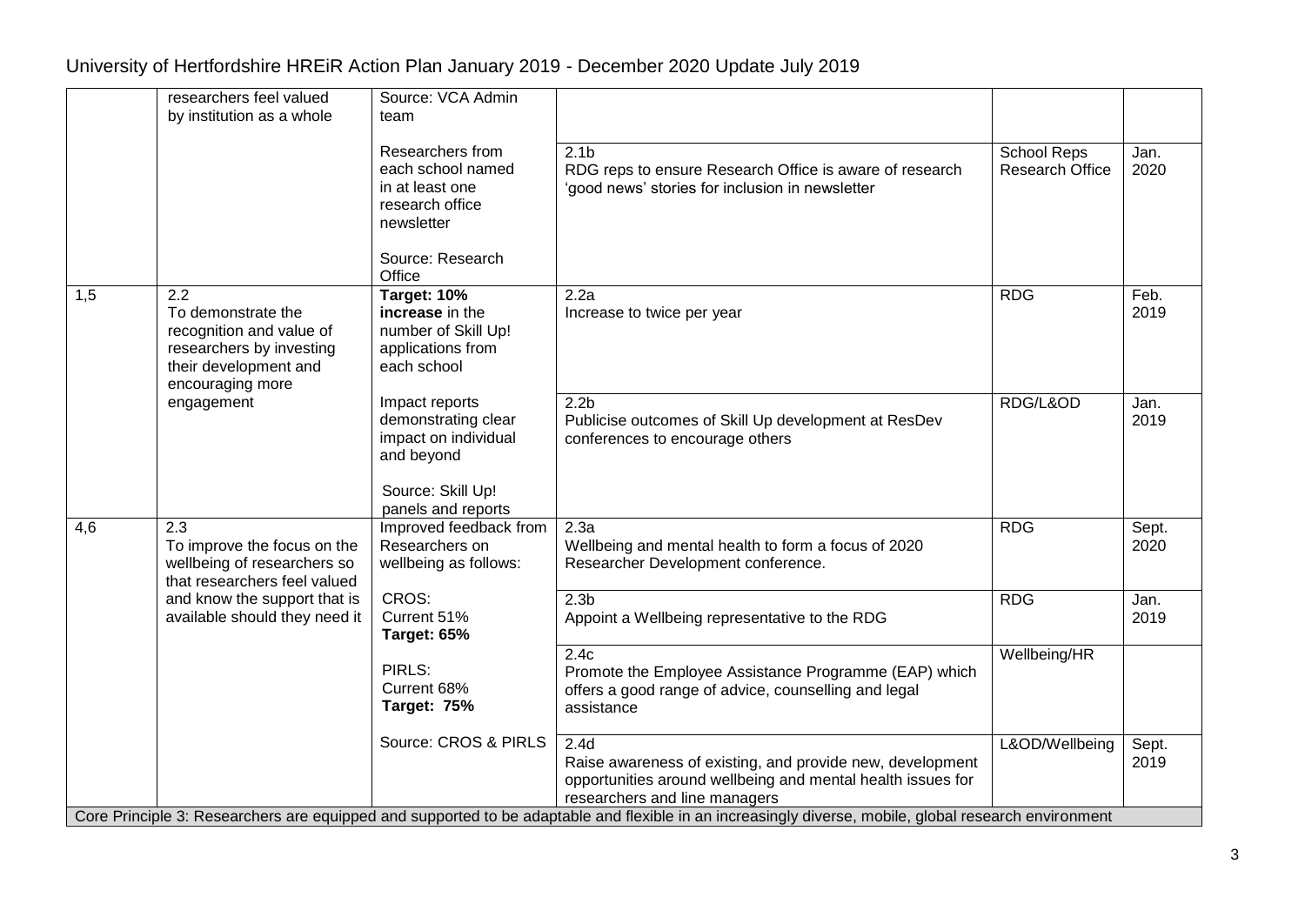| 4      | $\overline{3.1}$<br>To work with Careers<br>colleagues on<br>development which<br>addresses researcher's                               | No. of participants in<br>Conference Jan. 2019<br>Target: 60<br>Increased                                                                              | 3.1a<br>Include addressing intersectoral mobility in Biennial<br>Researcher Development conference - January 2019                                                  | <b>RDG</b>                                    | Jan.<br>2019  |
|--------|----------------------------------------------------------------------------------------------------------------------------------------|--------------------------------------------------------------------------------------------------------------------------------------------------------|--------------------------------------------------------------------------------------------------------------------------------------------------------------------|-----------------------------------------------|---------------|
|        | movement between<br>research, academia and<br>industry                                                                                 | participation in<br>Academic career<br>pathways workshops<br>Current: 2018 12<br>Target: 20                                                            | 3.1 <sub>b</sub><br>Include case studies and information about a variety of<br>career option within Career Pathways programme                                      | L&OD,<br>Careers and<br>Employment<br>Service | Sept.<br>2019 |
| 4,5    | 3.2<br>To increase the capability<br>of the research                                                                                   | An increased number<br>of researchers<br>attending development                                                                                         | 3.2a<br>Provide bespoke development sessions and bid support for<br>schools                                                                                        | Research<br>Office                            | Sept.<br>2020 |
|        | community in developing<br>research bids                                                                                               | sessions<br>Source: Research                                                                                                                           | 3.2 <sub>b</sub><br>Encourage sharing of best practice through the use of<br>Researcher network communities                                                        | <b>School Reps</b>                            | Sept.<br>2020 |
|        |                                                                                                                                        | Office                                                                                                                                                 | 3.2c<br>Include Funding as a keynote and workshop stream in the<br>Researcher Development Conference 2019                                                          | <b>RDG</b>                                    | Jan.<br>2020  |
| career |                                                                                                                                        |                                                                                                                                                        | Core Principle 4: The importance of researchers' personal and career development, and lifelong learning, is clearly recognised and promoted at all stages of their |                                               |               |
| 5      | 4.1<br>To enable research staff<br>to make effective use of<br>the recommended agreed<br>10 days/80 hours of CPD<br>for research staff | <b>Shared Appraisal Action</b><br>Plans<br>Increase in awareness<br>of RDF. Source CROS:<br>Current 63%<br>Target 80%                                  | 4.1a<br>Include a reminder of the 10 days/80 hours recommendation<br>on the Appraisal Action Plan form                                                             | Director HR                                   | Feb.<br>2019  |
|        |                                                                                                                                        | Increase in positive<br>response to CROS<br>relating to usefulness of<br>Appraisal in relation to<br>identifying development<br>opportunities. Source: | 4.1 <sub>b</sub><br>Develop a Researcher Development Handbook for staff                                                                                            | <b>RDG</b>                                    | Dec.<br>2019  |
|        |                                                                                                                                        | CROS: Current 32%<br>Target 50%                                                                                                                        | 4.1c<br>Promote the use of Vitae Researcher Development<br>Framework as a tool                                                                                     | L&OD                                          | Sept.<br>2019 |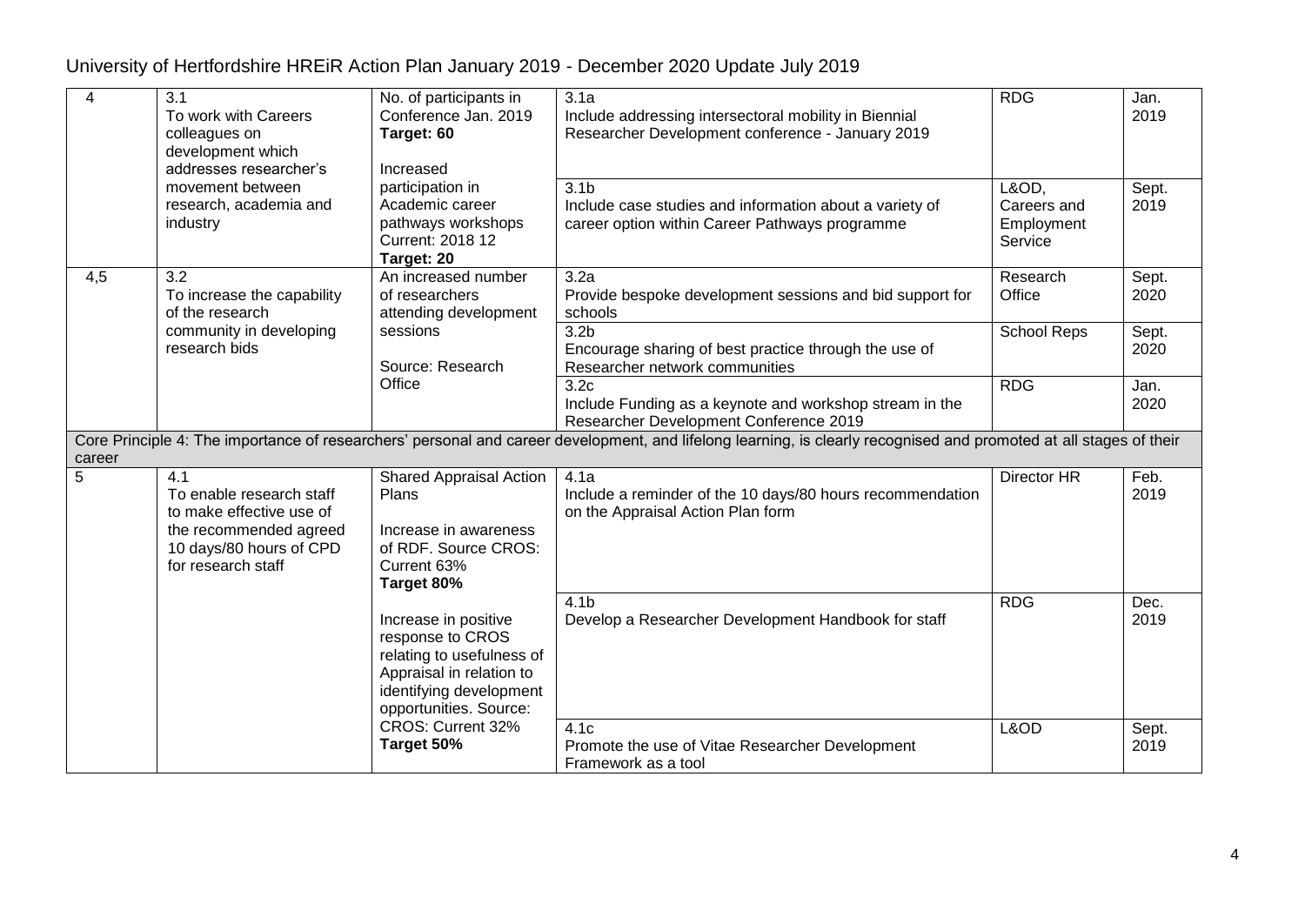| 2,3,5    | $\overline{4.2}$<br>The leadership<br>development needs of<br>Research Staff are<br>catered for within the<br>University's Leadership<br>Development Programme<br>so that research leaders<br>are confident in their role<br>as leaders and managers | The findings and<br>recommendations from<br>the review and redesign<br>of UH Leadership<br>Development<br>programmes specifically<br>mention Research<br>Leadership | 4.2a<br>Ensure that Research Leadership is specifically included in<br>the review and redesign of UH Leadership Development<br>Programmes, including line managers' essentials.               | Head of<br>Learning and<br>Organisational<br>Development | Dec.<br>2020  |
|----------|------------------------------------------------------------------------------------------------------------------------------------------------------------------------------------------------------------------------------------------------------|---------------------------------------------------------------------------------------------------------------------------------------------------------------------|-----------------------------------------------------------------------------------------------------------------------------------------------------------------------------------------------|----------------------------------------------------------|---------------|
| learning |                                                                                                                                                                                                                                                      |                                                                                                                                                                     | Core Principle 5: Individual researchers share the responsibility for and need to pro-actively engage in their own personal and career development, and lifelong                              |                                                          |               |
| 1, 2, 3  | 5.1<br>To grow an active, cross-<br>discipline researcher<br>community so that<br>researchers can connect<br>with others, share best<br>practice and increase<br>collaboration                                                                       | <b>CROS/PIRLS survey</b><br>Current:<br><b>CROS 49%</b><br>(integrated in<br>Institution research<br>community)<br>Target 60%<br>Regular Programme of               | 5.1a<br>Establish demand for a UH-wide cross-school Research<br>Staff Association via a scoping questionnaire and if<br>mandated establish a UH RSA with reference to guidance<br>from UKRSA. | <b>RDG</b>                                               | Dec.<br>2020  |
|          |                                                                                                                                                                                                                                                      | research community<br>events with high<br>engagement                                                                                                                | 5.1 <sub>b</sub><br>Create regular RDG news communication for researchers                                                                                                                     | <b>RDG</b>                                               | March<br>2019 |
| 3,4      | $\overline{5.2}$<br>To establish clear personal<br>and professional<br>development pathways for<br>researchers at different<br>stages of career: ECR, Mid-<br>career researcher, Senior<br>researcher, research<br>leaders                           | Published programme<br>of development for all<br>levels<br>One cohort through<br>programme                                                                          | 5.2a<br>Group existing development opportunities into<br>recommended suites of activities for different levels                                                                                | L&OD/Research<br>Office/RDP                              | Dec.<br>2020  |
|          |                                                                                                                                                                                                                                                      |                                                                                                                                                                     | Core Principle 6: Diversity and equality must be promoted in all aspects of the recruitment and career management of researchers                                                              |                                                          |               |
| 1, 3,    | 6.1<br>To retain institutional<br>Race Equality Charter<br>Mark demonstrating                                                                                                                                                                        | <b>Retention of RECM</b><br>following 2019<br>resubmission                                                                                                          | 6.1a<br>Research staff to be included in BAME data strand of Self-<br>Assessment Team for improved data collection and<br>analysis                                                            | Head of EDI                                              | July<br>2019  |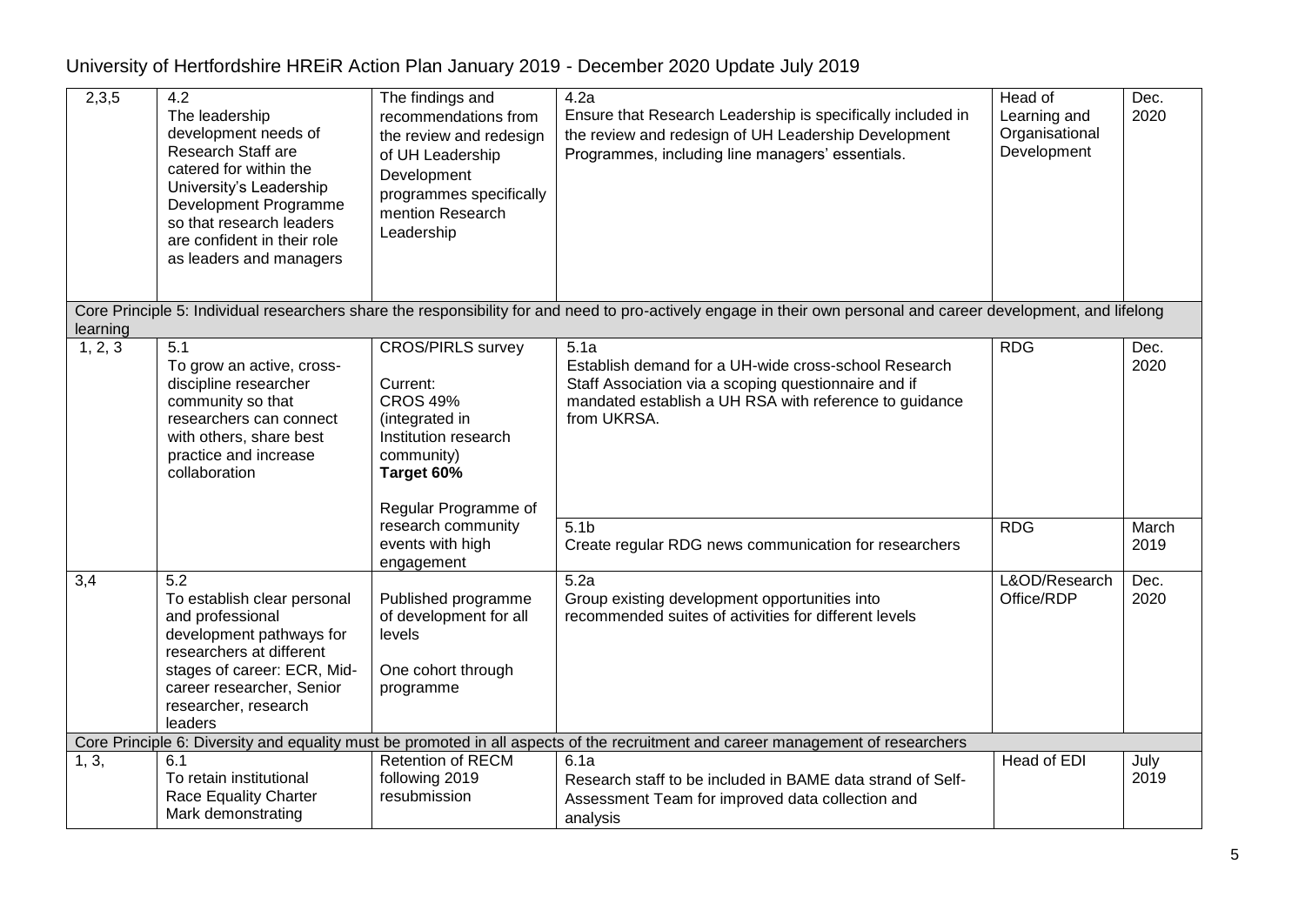|      | commitment to BAME<br>equality throughout<br>institution, with specific<br>reference to Researchers                                          |                                                                                                                                                        |                                                                                                                                                                                                          |                                 |                |
|------|----------------------------------------------------------------------------------------------------------------------------------------------|--------------------------------------------------------------------------------------------------------------------------------------------------------|----------------------------------------------------------------------------------------------------------------------------------------------------------------------------------------------------------|---------------------------------|----------------|
| 1, 5 | 6.2<br>To demonstrate<br>commitment to diversity<br>and provide the means<br>for diverse voices of<br>research staff to be heard             | Researcher<br>engagement with Staff<br>Networks proportionate<br>to total staff<br>engagement<br>Source: EDI                                           | 6.2a<br>Launch Staff Networks for minority staff groups (e.g.<br>BAME, disability) to provide community, support and to be<br>'critical friends' to the institution with reference to EDI                | Head of EDI                     | Spring<br>2019 |
|      | 6.3<br>To embed the University's<br>commitment to gender<br>equality                                                                         | All Schools hold Bronze<br>Athena Swan status or<br>above.<br>Athena Swan<br>institutional Silver by<br>2022                                           | 6.3a<br>Two schools to submit for Athena Swan Bronze in 2019.<br>6.3 <sub>b</sub><br>UH to submit for institutional Silver by 2022.                                                                      | EDI, Athena<br>Swan officer     | Dec<br>2022    |
|      | 6.4<br>To enhance<br>communication and<br>improve workflow on<br>issues which bridge<br>researcher development<br>and equality and diversity | RDG member working<br>with the Equality Office<br>providing 2-way<br>communication between<br>RDG and E&D<br>Committee<br>Source: RDG meeting<br>notes | 6.4a<br>For a member of the RDG to join Equality and Diversity<br>committee work. We already have Athena Swan officer as<br>a RDG member; add new Head of Equality to circulation<br>list for RDG papers | EDI, RDG                        | Mar.<br>2020   |
|      |                                                                                                                                              | <b>Effective EDI</b><br>representation on RDG<br>Source: RDG meeting<br>notes                                                                          |                                                                                                                                                                                                          |                                 |                |
|      | of research careers in the UK.                                                                                                               |                                                                                                                                                        | Core Principle 7: The sector and all stakeholders will undertake regular and collective review of their progress in strengthening the attractiveness and sustainability                                  |                                 |                |
| 3    | 7.1<br>To increase the<br>effectiveness and<br>sustainability of the RDG                                                                     | Regular meeting<br>attendance of all ECR<br>School Reps.<br>Source: attendance                                                                         | 7.1a<br>Regularly review and evaluate RDG via dialogue with<br>School ECR representatives on the RDG                                                                                                     | <b>RDG</b>                      | Oct.<br>2020   |
|      |                                                                                                                                              | records and meeting<br>notes                                                                                                                           | 7.1 <sub>b</sub><br>Respond to researcher feedback via Staff Survey, CROS<br>and PIRLS participation and Feedback from Doctoral<br>College and PRES where relevant                                       | RDG, HR,<br>Doctoral<br>College | Oct.<br>2020   |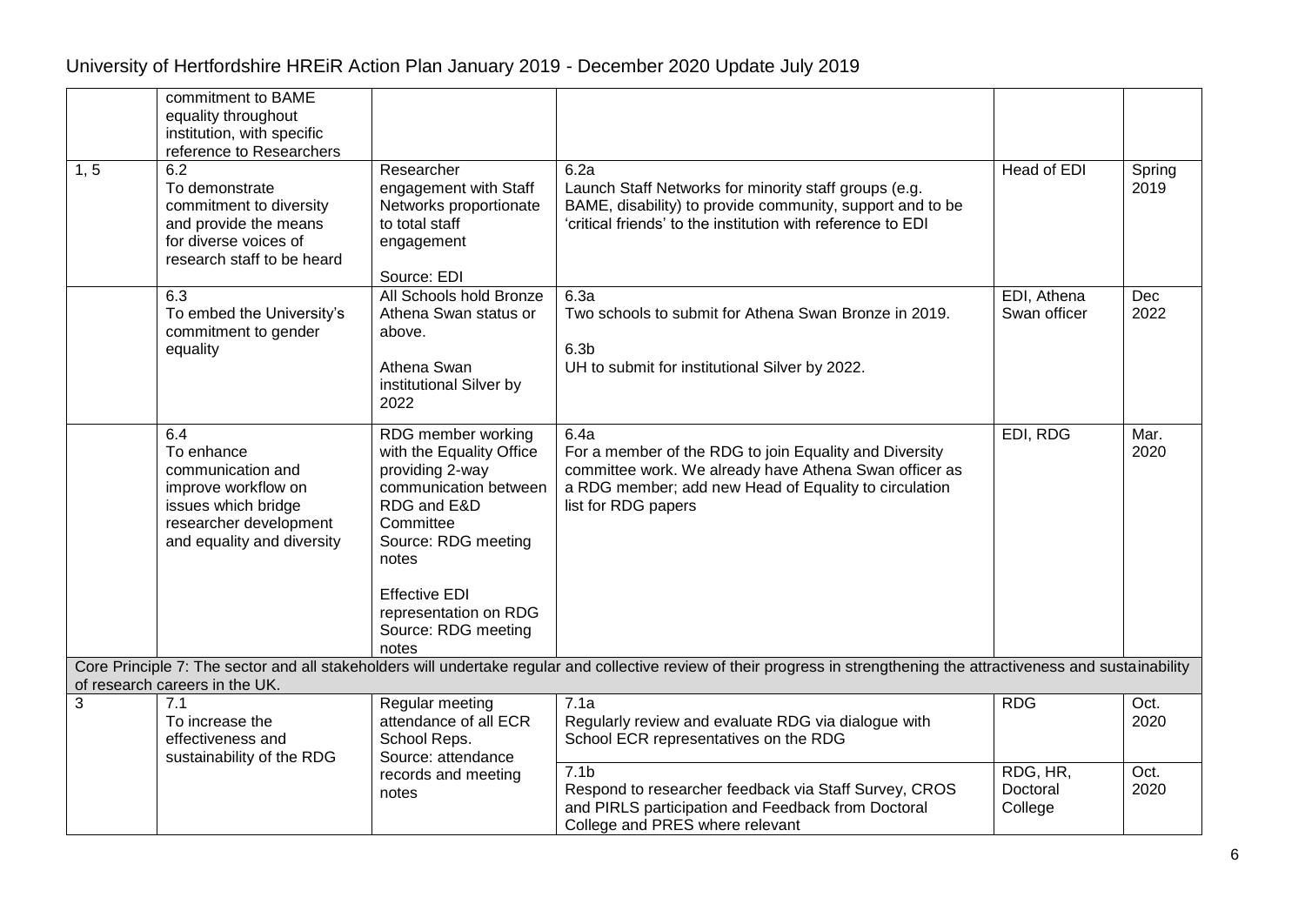|      |                                                                           | Communication and<br>response of RDG<br>members between<br>meetings.<br>Source: response to<br>requests for input e.g.                                                                         | 7.1c<br>Develop a RDG Handbook for RDG members to include<br>Terms of Reference, Membership, Role Descriptors for ECR<br>representatives, and other members and Workflows,<br>Resources, National and International Contexts, Resources<br>and Contacts | <b>RDG</b> | Mar.<br>2020  |
|------|---------------------------------------------------------------------------|------------------------------------------------------------------------------------------------------------------------------------------------------------------------------------------------|---------------------------------------------------------------------------------------------------------------------------------------------------------------------------------------------------------------------------------------------------------|------------|---------------|
|      |                                                                           | concordat review                                                                                                                                                                               | 7.1 <sub>d</sub><br>Respond to turnover of members with succession planning                                                                                                                                                                             | <b>RDG</b> | Mar.<br>2020  |
| 3, 4 | 7.2<br>To increase engagement<br>in Vitae and other sector<br>initiatives | Increase in positive<br>response through<br>CROS to questions<br>around awareness of                                                                                                           | 7.2a<br>UH attendance at Vitae International Conference<br>annually, including presenting papers/case studies                                                                                                                                           | <b>RDG</b> | Sept.<br>2019 |
|      | <b>RDF</b>                                                                | Vitae/Concordat and                                                                                                                                                                            | 7.2 <sub>b</sub><br>Targeted and timely promotion of CROS and PIRLS and<br>feedback on results                                                                                                                                                          | L&OD       | Dec.<br>2019  |
|      |                                                                           | CROS:<br>Vitae - Current<br>37.5% some<br>understanding of<br>37.5% knowledge of<br>Target:<br>85% overall<br>$RDF$ – current 36.6%<br>some understanding<br>27% - knowledge of<br>Target: 75% | 7.2c<br>Publish Researcher Development case studies on UH<br>website                                                                                                                                                                                    | RDG/L&OD   | Mar2019       |

**KEY**

ADR = Associate Dean Research

CROS = Career Researchers Online Survey

ECR = Early Career Researcher

EDI = Equality, Diversity and Inclusion

LTIC = Learning and Teaching Innovation Centre

L&OD = Learning and Organisational Development

PIRLS = Principal Investigators Research Leaders Survey

PRES = Postgraduate Research Experience Survey

PRMG = Pro-Vice Chancellor's Research Management Group

RDF = Researcher Development Framework

RDP = Researcher Development Programme